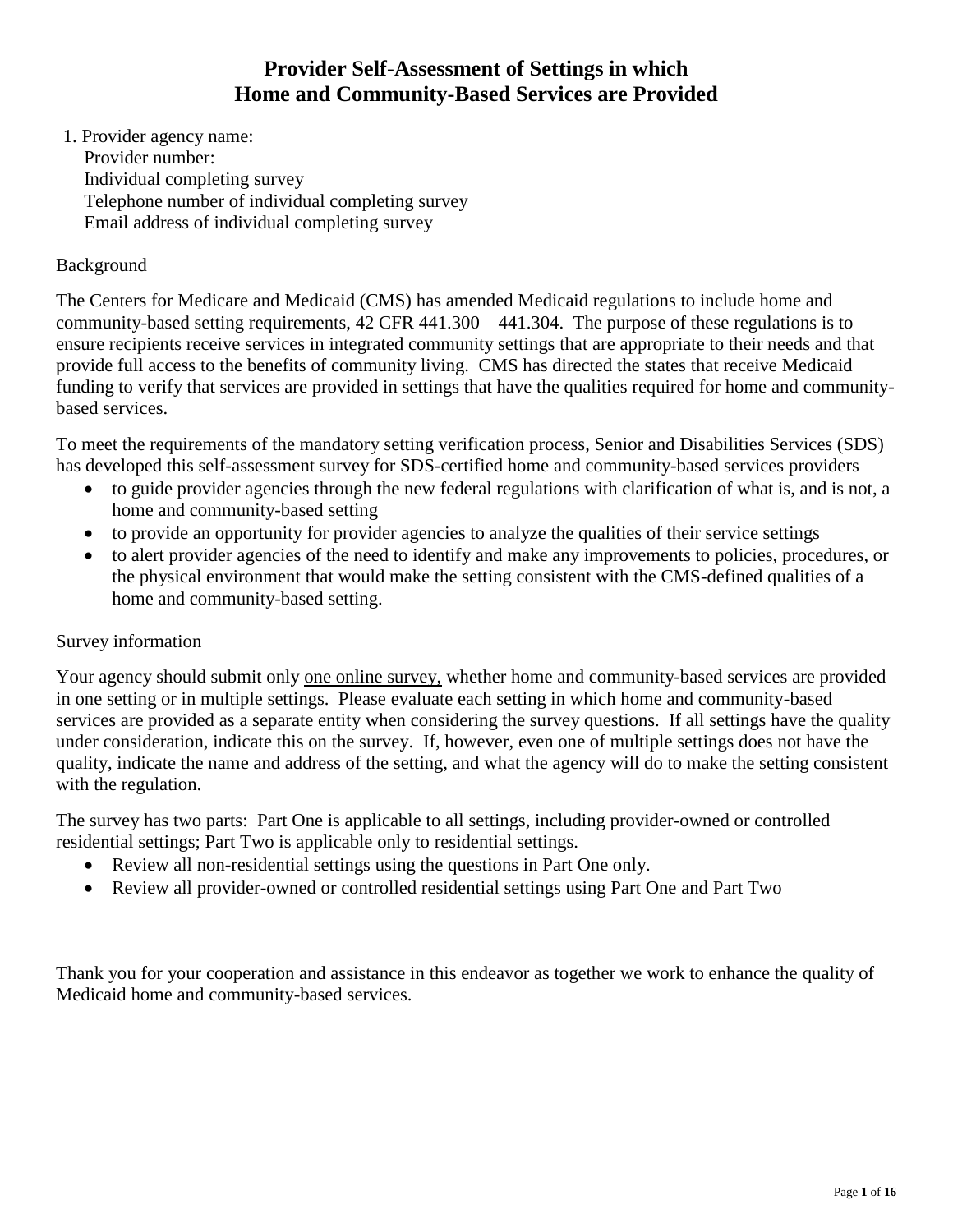# **PART ONE**

# **Home and community-based services settings**

The questions in Part One apply to all settings, including provider-owned or controlled residential settings.

### Instructions

Consider each setting in which home and community-based services are provided as a separate entity when answering questions.

For each setting where waiver services are provided to recipients

- review the setting quality, the federal regulation, and statement program impact
- answer the questions related to the regulation
- for each setting that does not meet the CMS-defined quality addressed by the question, list the name and address of the setting and describe what the agency will do to make that setting consistent with the regulation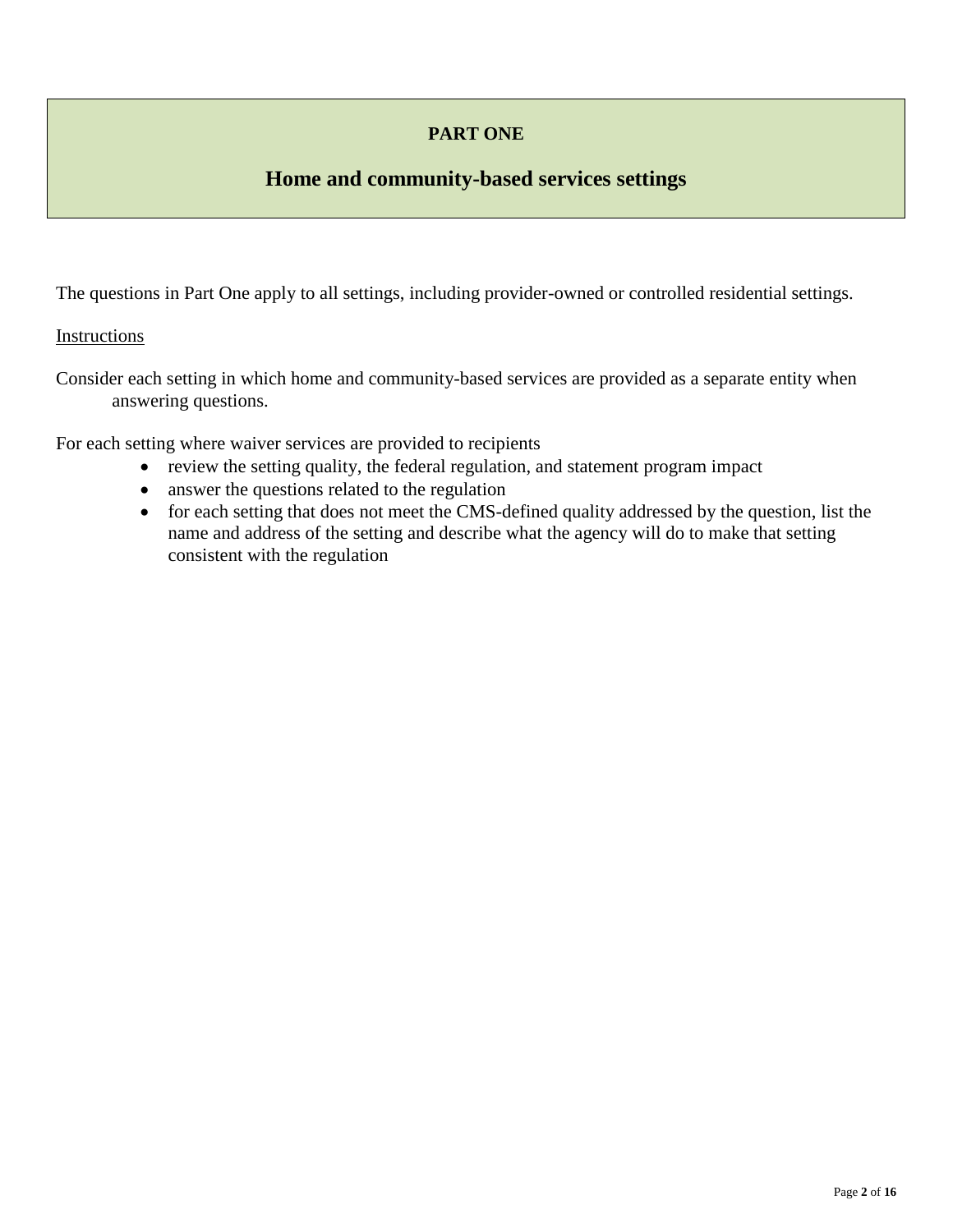## **Setting quality: NON-INSTITUTIONAL CHARACTERISTICS**

#### Federal regulation

*42 CFR 441.301 (c)(5) A location that has the qualities of an institutional setting is presumed to lack the qualities of a home and community based (HCB) setting, including the following:*

- *A setting that is located in a building that is a publicly or privately operated facility that provides inpatient institutional treatment*
- *A setting that is located in a building on the grounds of, or immediately adjacent to a public institution*
- *A setting that isolates recipients from the broader community of individuals who do not receive waiver services*

## Program impact

Waiver services may be provided only in locations that have the qualities of a home and community-based setting. Some locations, defined in the regulation, are presumed to lack such qualities because they isolate recipients from the community.

### Self-assessment questions

# **2. Is any setting in which the agency provides waiver services located in a building that is**

- **a publicly or privately operated facility that provides inpatient institutional treatment, or**
- **on the grounds of, or immediately adjacent to a public institution?**

 $\Box$  **Yes**. For each setting that does not meet this requirement, list the name and address of the setting, and what

the agency will do to bring it into compliance  $\parallel$ 

☐ **No**

# **3. Does any setting in which the agency provides waiver services isolate recipients from the broader community of individuals who do not receive waiver services?**

*CMS Guidance When assessing settings to answer these question, consider this list of characteristics that may indicate a setting that isolates:*

- *The setting is designed specifically for people with disabilities*
- *The setting is designed to provide people with disabilities multiple types of services and activities on-site*
- *Individuals in the setting are primarily or exclusively people with disabilities*
- *Individuals in the setting have little, if any, interaction with other others in the broader community*

*In addition, consider whether any setting could be one of the following types of settings that have the effect of isolating recipients:*

- *Farmstead or disability-specific farm/ranch community*
- *Gated or secured community specifically for persons with disabilities*
- *Residential schools*
- *Multiple settings operationally related and near each other (for example, group homes in close proximity)*

 $\Box$  **Yes**. For each setting that does not meet this requirement, list the name and address of the setting, and what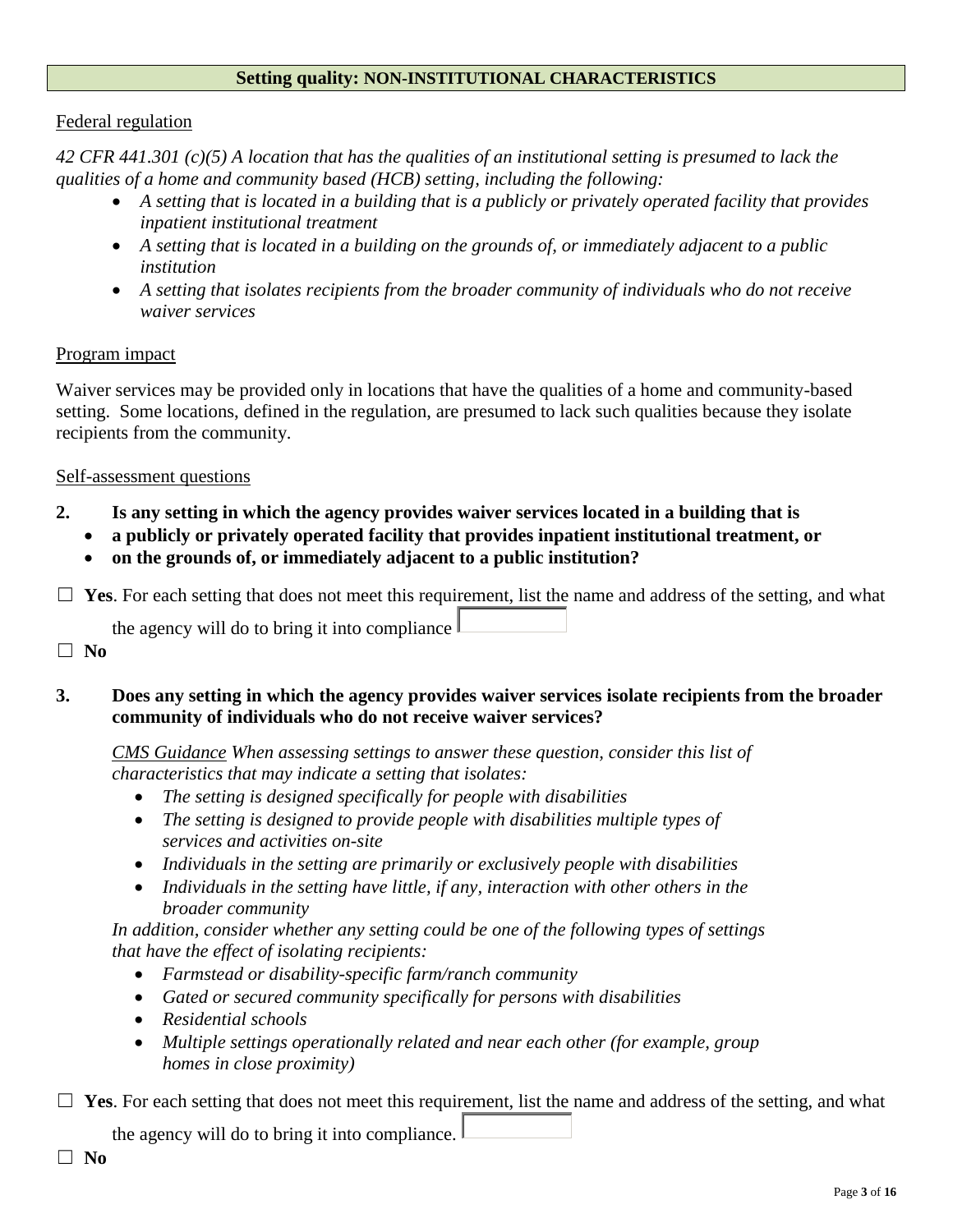#### **Setting quality: COMMUNITY INTEGRATION AND SUPPORT FOR RECIPIENT PARTICIPATION**

#### Federal regulation

*42 CFR 441.301 (c)(4)(i) Home and community-based settings must be integrated in and support full access by recipients to the greater community, including opportunities to seek employment and work in competitive integrated settings, engage in community life, control personal resources, and receive services in the community, to the same degree of access as individuals not receiving waiver services.* 

#### Program impact

Waiver services may be provided only in settings that are integrated in the community and support recipients who choose to participate in community life in the same way non-recipients participate.

#### Self-assessment questions

# **4. Do all settings in which the agency provides waiver services provide opportunities and support for recipients who wish to seek employment in competitive, integrated settings?**

*CMS guidance The purpose of this regulation is to ensure provider support for recipients who choose to work. When assessing settings to answer the following question, evaluate whether recipients (including those who do not receive supported employment services) have the freedom, and support from provider staff, to seek employment in the community.*

☐ **Yes**

 $\Box$  **No**. For each setting that does not meet this requirement, list the name and address of the setting, and what

the agency will do to bring it into compliance

## **5. Do all settings in which the agency provides waiver services provide opportunities for recipients to participate in community life and to receive services in the community?**

- ☐ **Yes**
- $\Box$  **No.** For each setting that does not meet this requirement, list the name and address of the setting, and what

the agency will do to bring it into compliance

## **6. Do all settings in which the agency provides waiver services provide opportunities for recipient control of personal resources?**

- ☐ **Yes**
- $\Box$  **No**. For each setting that does not meet this requirement, list the name and address of the setting, and what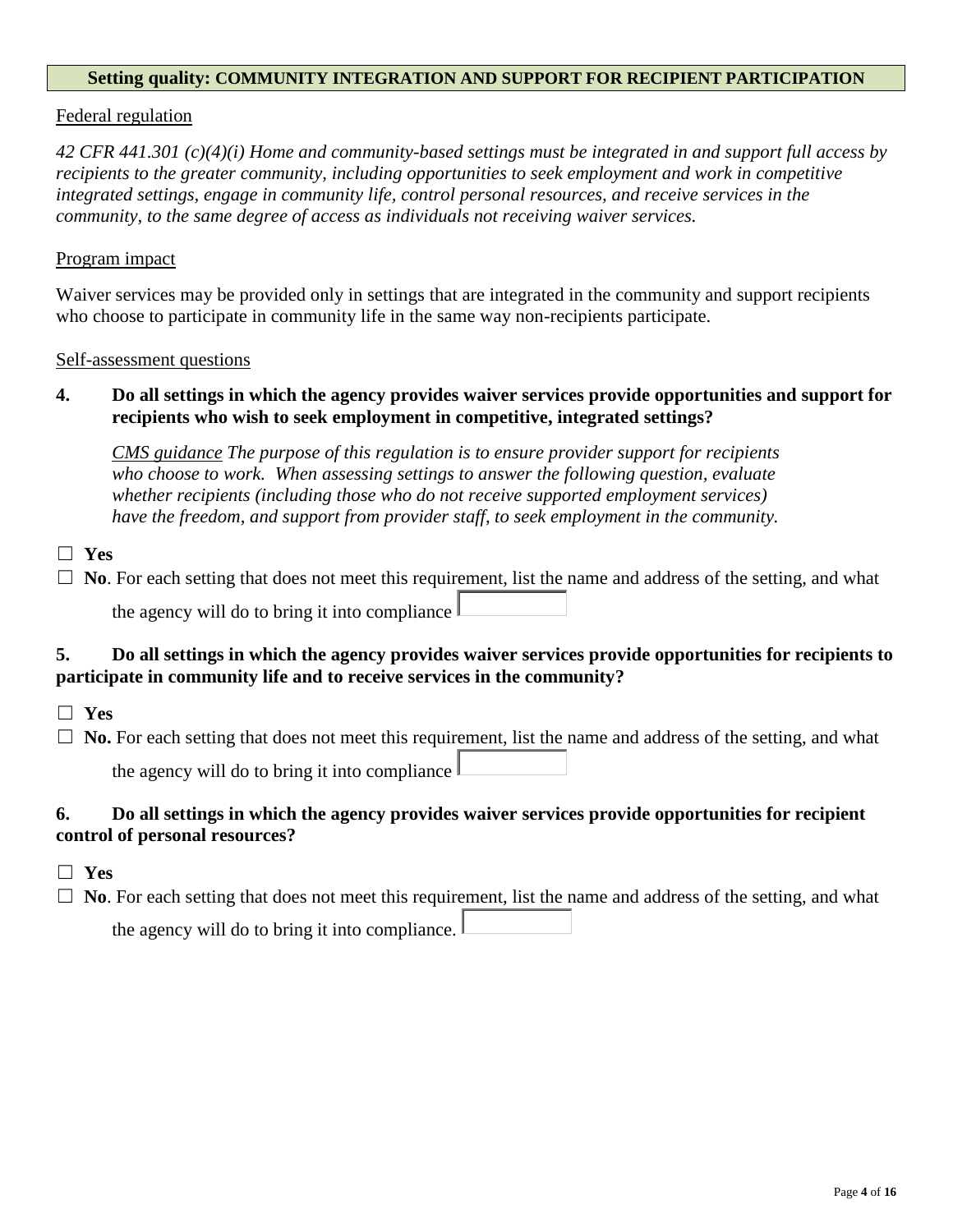### **Setting quality: SELECTION OF SETTING BY THE RECIPIENT**

## Federal regulation

*42 CFR 441.301 (c)(4)(ii) The setting is selected by the recipient from among setting options including nondisability specific settings and an option for a private unit in a residential setting. The settings options are identified and documented in the person-centered service plan and are based on the recipient's needs, preferences, and, for residential settings, resources for room and board.*

### Program impact

Waiver services may be provided only in settings that are selected by the recipient from among settings that are not designed for or limited to people with disabilities.

#### Self-assessment questions

## **7. Are the needs and preferences of recipients taken into consideration when they are offered options for settings in which the agency provides waiver services?**

☐ **Yes**

 $\Box$  **No**. For each setting that does not meet this requirement, list the name and address of the setting, and what the agency will do to bring it into compliance

# **8. Are any settings in which waiver services are provided designed for or used primarily by people with disabilities?**

☐ **Yes**

 $\Box$  No. For each setting that does not meet this requirement, list the name and address of the setting, and what the agency will do to bring it into compliance

## **9. Are recipients offered the choice of receiving waiver services in non-disability specific settings?**

- ☐ **Yes**
- □ **No**. For each setting that does not meet this requirement, list the name and address of the setting, and what the agency will do to bring it into compliance.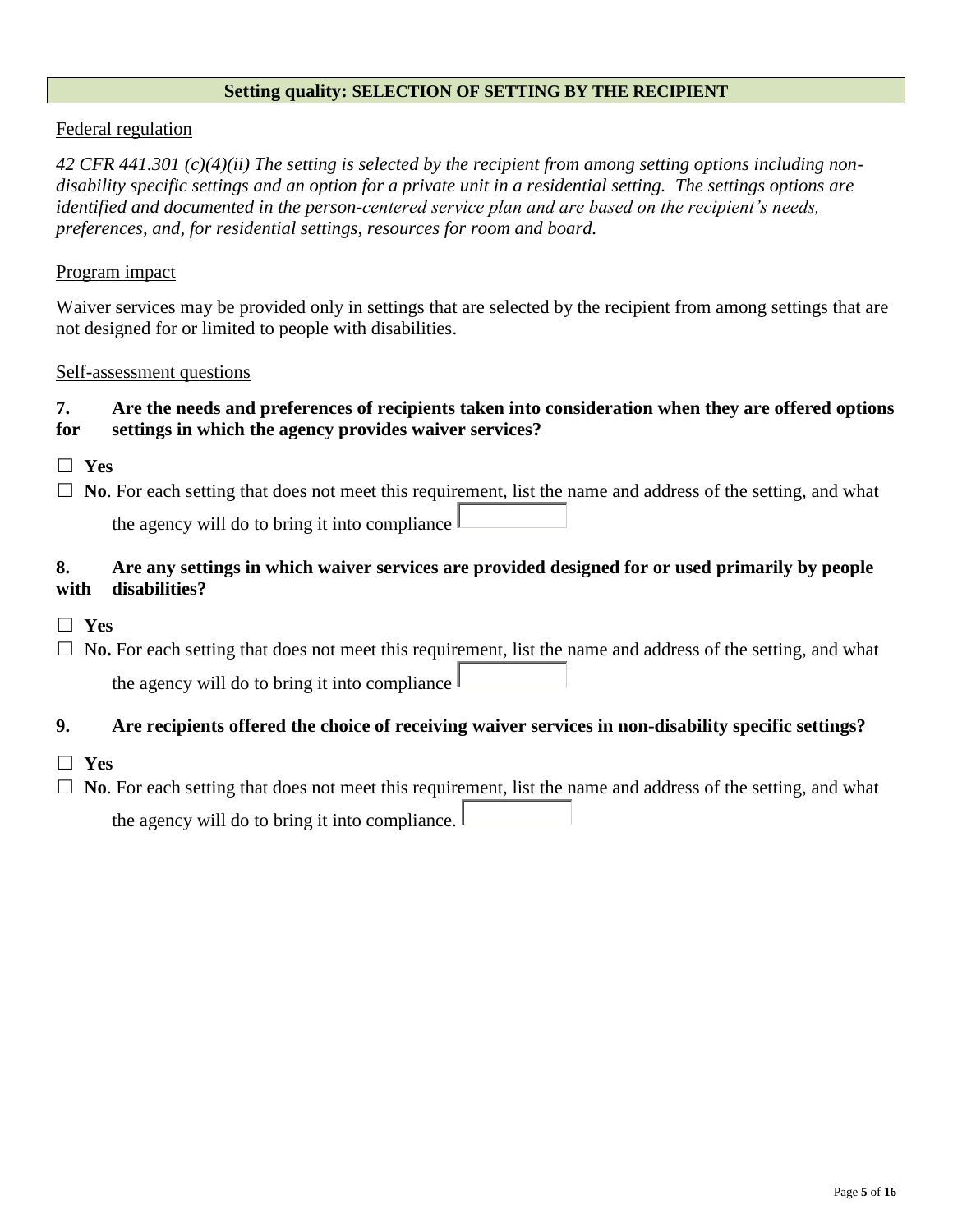## **Setting quality: SUPPORT OF RECIPIENT RIGHTS AND FREEDOM FROM COERCION AND RESTRAINT**

# Federal regulation

*42 CFR 441.301 (c)(4)(iii) The setting ensures the recipient's rights of privacy, dignity, and respect, and freedom from coercion and restraint in settings where waiver services are provided.*

## Program impact

Waiver services may be provided only in settings that ensure recipient rights of privacy, dignity, and respect, and freedom from coercion and restraint.

## Self-assessment questions

# **10. Do all settings in which the agency provides waiver services have a process for protecting the privacy, dignity, and respect of recipients?**

- ☐ **Yes**
- $\Box$  **No**. For each setting that does not meet this requirement, list the name and address of the setting, and what

the agency will do to bring it into compliance  $\parallel$ 

# **11. Do all settings in which the agency provides waiver services have a process for protecting recipients from coercion and restraint?**

☐ **Yes**

☐ **No**. For each setting that does not meet this requirement, list the name and address of the setting, and what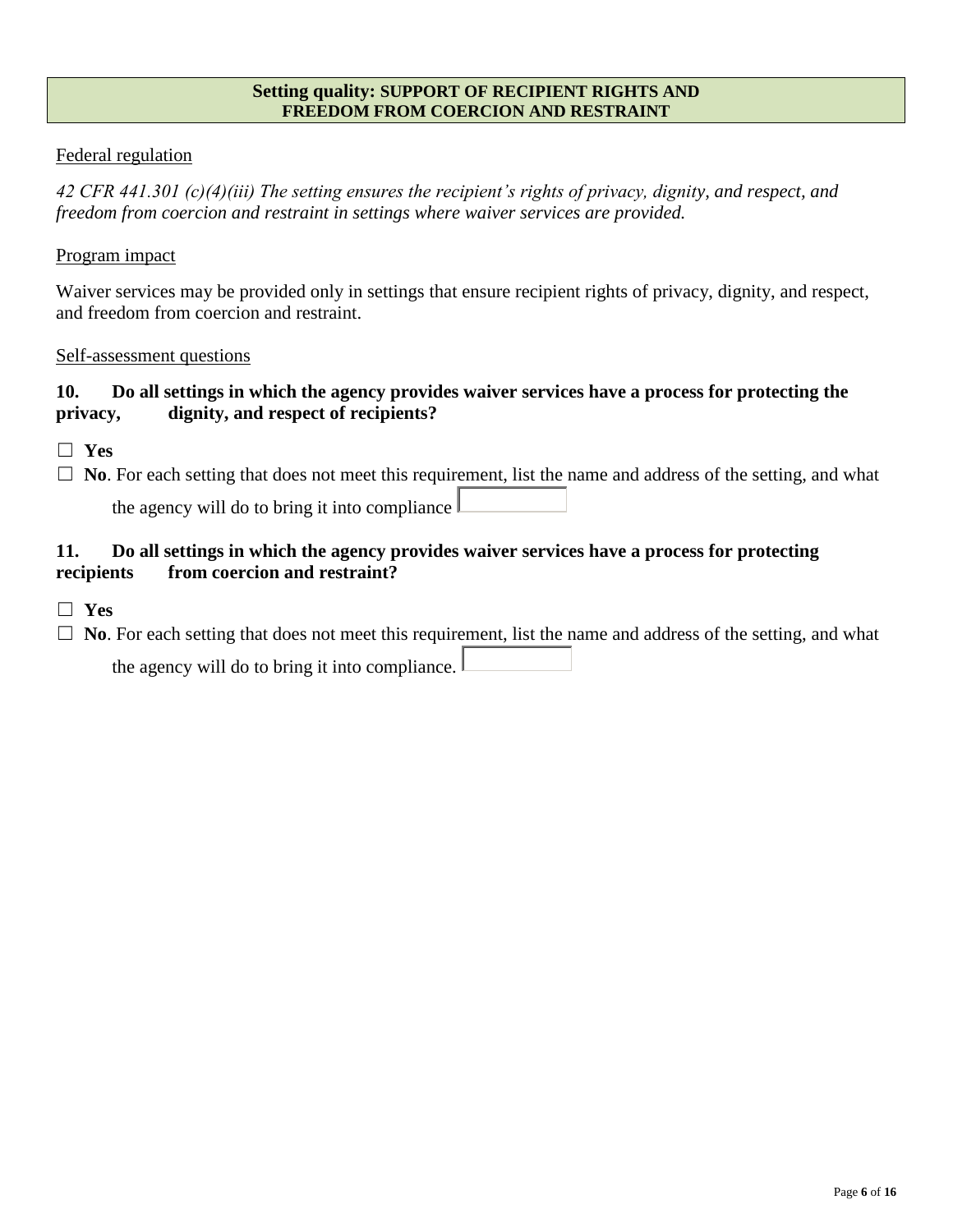## **Setting quality: PROMOTION OF RECIPIENT INITIATIVE, AUTONOMY, AND INDEPENDENCE IN MAKING LIFE CHOICES**

# Federal regulation

*42 CFR 441.301 (c)(4)(iv) The setting optimizes, but does not regiment, recipient initiative, autonomy, and independence in making life choices, including but not limited to daily activities, physical environment, and with whom to interact in settings where HCB services are provided.*

### Program impact

Waiver services may be provided only in settings that optimize recipient initiative, autonomy and independence in making life choices.

#### Self-assessment questions

- **12. Do all settings in which the agency provides waiver services provide opportunities and support for recipients to use their initiative, autonomy, and independence in making life choices?**
- ☐ **Yes**

□ **No**. For each setting that does not meet this requirement, list the name and address of the setting, and what

the agency will do to bring it into compliance

## **13. Do all settings in which the agency provides waiver services optimize opportunities for recipients to make choices regarding daily activities?**

*CMS guidance Recipients must have choices regarding activities including whether to participate in a group activity or to engage in other activities that may or may not be pre-planned.*

- ☐ **Yes**
- $\Box$  **No**. For each setting that does not meet this requirement, list the name and address of the setting, and what the agency will do to bring it into compliance

#### **14. Do all settings in which the agency provides waiver services optimize opportunities for recipients to make choices regarding the physical environment?**

*CMS guidance Physical settings must meet recipient needs by being accessible, and should not appear to be the same for everyone; for example, recipients must have choices regarding room décor and furnishings so that the setting does not appear to be institutional in nature*.

☐ **Yes**

 $\Box$  **No**. For each setting that does not meet this requirement, list the name and address of the setting, and what the agency will do to bring it into compliance  $\parallel$ 

# **15. Do all settings in which the agency provides waiver services optimize opportunities for recipients to choose with whom to interact?**

- ☐ **Yes**
- □ **No**. For each setting that does not meet this requirement, list the name and address of the setting, and what the agency will do to bring it into compliance.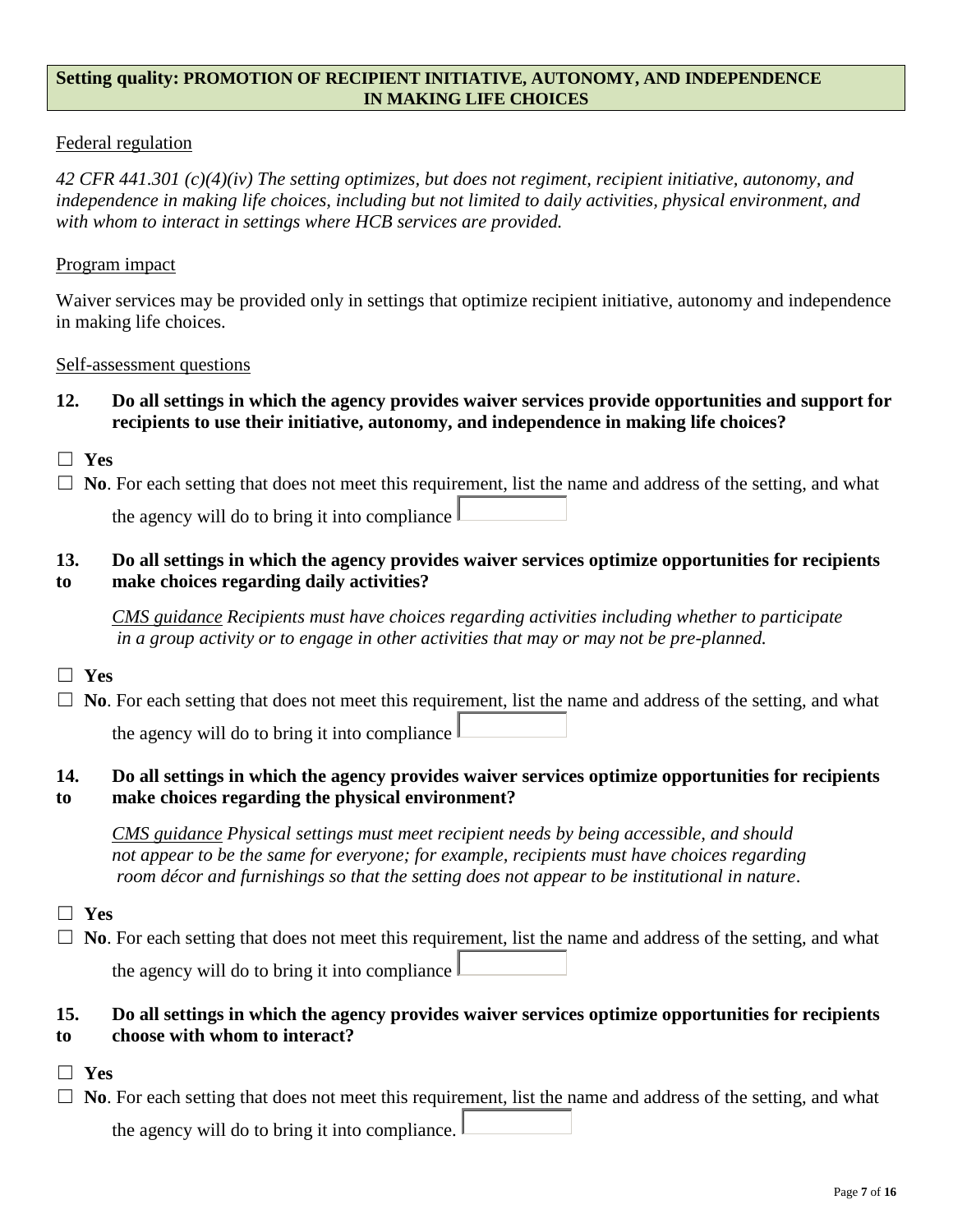#### **Setting quality: RECIPIENT CHOICE OF SERVICES AND SUPPORTS AND OF STAFF WHO RENDER THEM**

## Federal regulation

*42 CFR 441.301 (c)(4)(v) The setting facilitates recipient choice regarding services and supports, and who provides them in settings where HCB services are provided.*

## Program impact

Waiver services may be provided only in settings that facilitate recipient choice of services and supports and choice of agency staff that provide those services and supports.

### Self-assessment questions

- **16. Do all settings in which the agency provides waiver services facilitate recipient choice regarding** 
	- **services and supports, and**
	- **agency staff that provide those services and supports?**
- ☐ **Yes**

 $\Box$  **No**. For each setting that does not meet this requirement, list the name and address of the setting, and what

the agency will do to bring it into compliance.

## **END OF PART ONE**

Complete Part Two if the agency owns or controls residential settings in which waiver services are provided.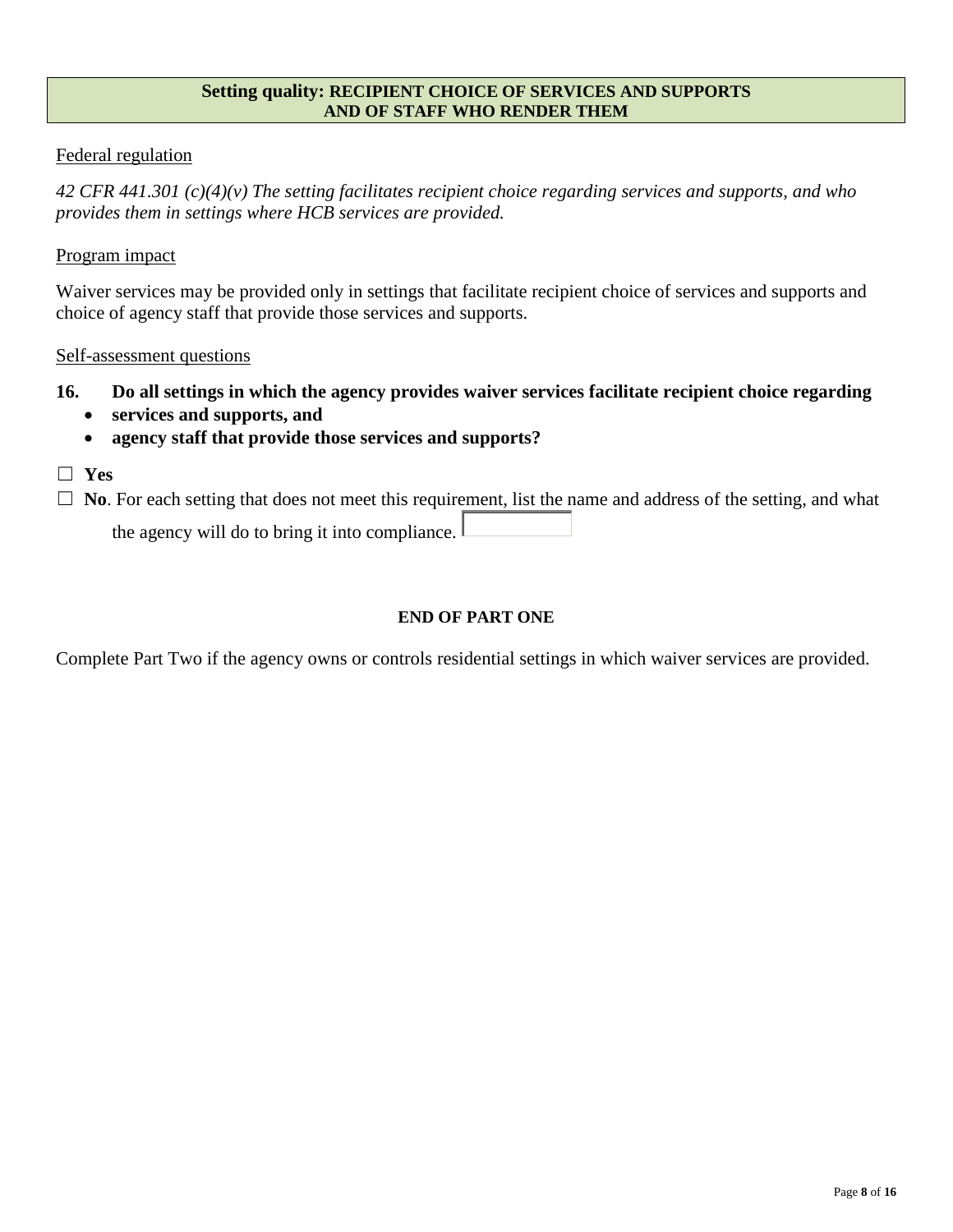# **PART TWO**

# **Provider-owned or -controlled residential settings: additional conditions**

The questions in Part Two apply to provider-owned or controlled residential settings only.

# Instructions

Consider each setting in which home and community-based services are provided as a separate entity when answering questions.

For each setting where waiver services are provided to recipients

- review the setting quality, the federal regulation, and statement program impact
- answer the questions related to the regulation
- for each setting that does not meet the CMS-defined quality addressed by the question, list the name and address of the setting and describe what the agency will do to make that setting consistent with the regulation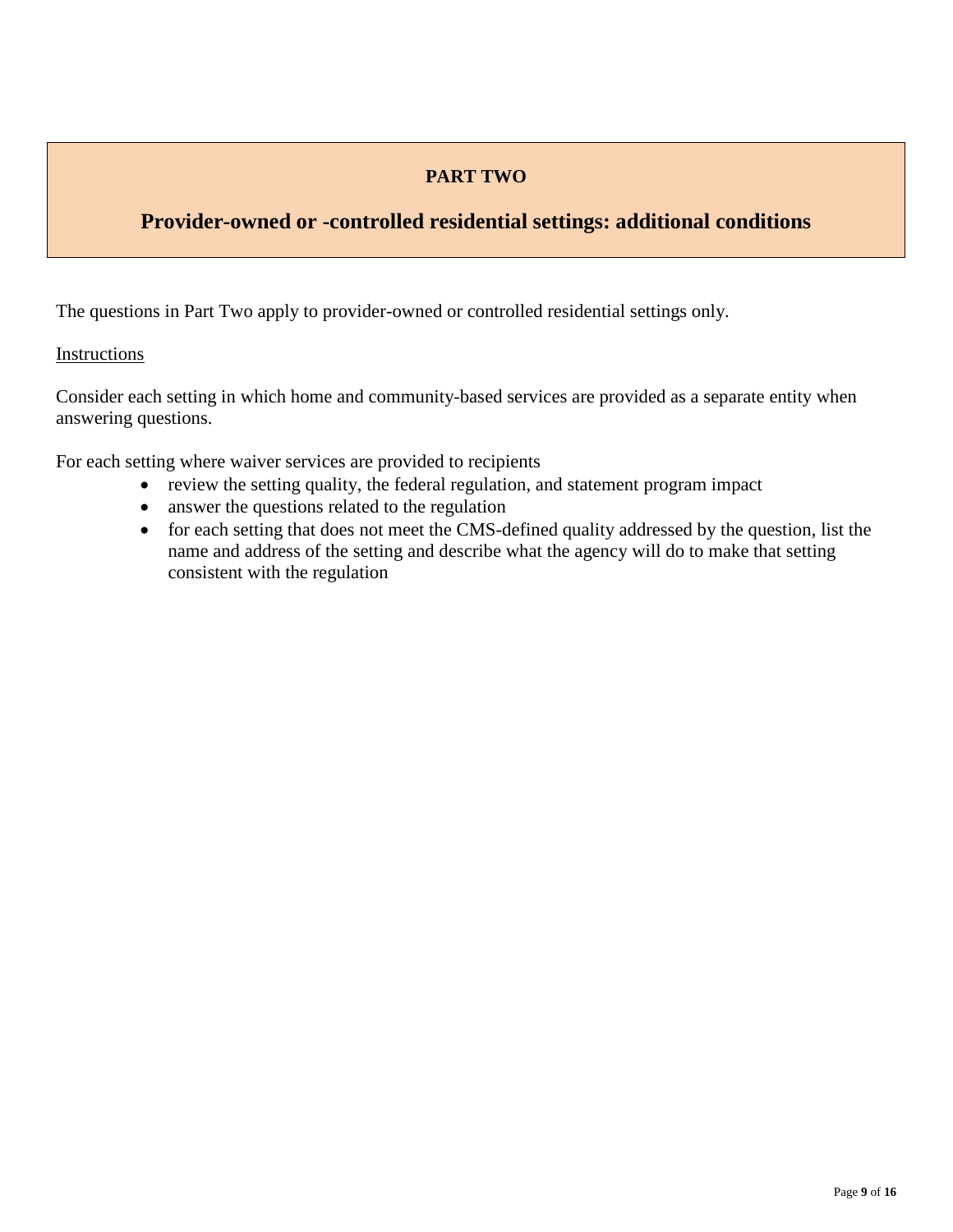#### **Setting quality: SELECTION OF SETTING BY THE RECIPIENT**

## Federal regulation

*42 CFR 441.301 (c)(4)(ii) The setting is selected by the recipient from among setting options including nondisability specific settings and an option for a private unit in a residential setting. The settings options are identified and documented in the person-centered service plan and are based on the recipient's needs, preferences, and, for residential settings, resources for room and board.*

### Program impact

Waiver services may be provided only in settings that are selected by the recipient from among settings that are not designed for or limited to people with disabilities. For residential services, the options must take into consideration recipient resources for room and board, and whether those resources would cover the cost of a private unit in the chosen residential setting.

## Self-assessment questions

# **17. Does each provider-owned or controlled residential setting offer recipients the choice of a private unit?**

- ☐ **Yes**
- □ **No**. For each setting that does not meet this requirement, list the name and address of the setting, and what the agency will do to bring it into compliance

# **18. Are recipients offered residential setting options on the basis of their resources for room and board?**

- ☐ **Yes**
- □ **No**. For each setting that does not meet this requirement, list the name and address of the setting, and what the agency will do to bring it into compliance.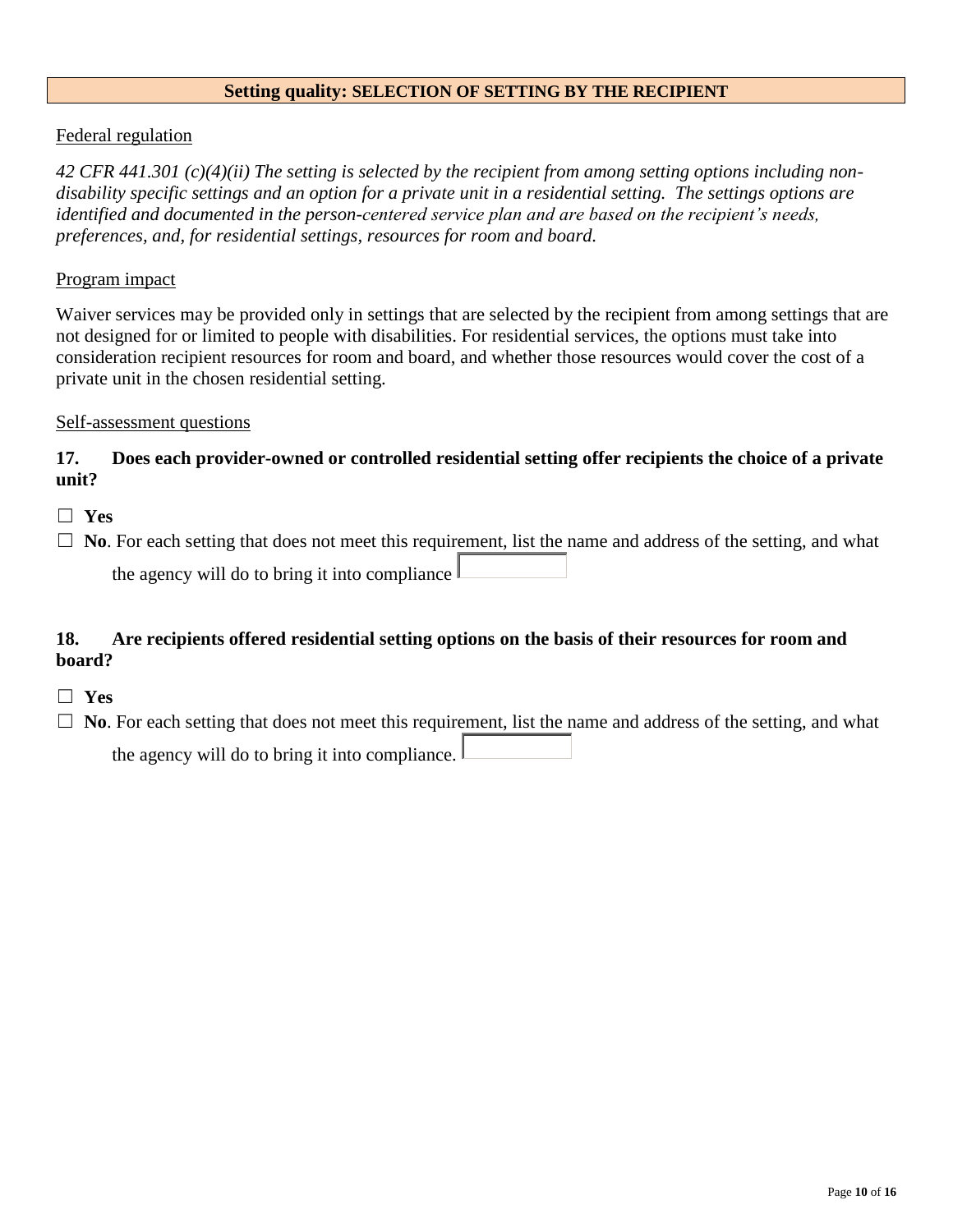### **Setting quality: RECIPIENT LEGAL RIGHT TO A SPECIFIC PHYSICAL PLACE AND PROTECTION FROM EVICTION**

# Federal regulation

*42 CFR 441.301 (c)(4)(vi)(A) The unit or dwelling is a specific physical place that can be owned, rented, or occupied under a legally enforceable agreement by the recipient, and the recipient has, at a minimum, the same responsibilities and protections from eviction that tenants have under the landlord/tenant law of the State, county, city, or other designated entity.*

## Program impact

Waiver services in provider-owned or -controlled residential settings must operate under the terms of a legally enforceable agreement that provides the same responsibilities and protections available to non-recipients in similar rental or ownership arrangements.

### Self-assessment questions

**19. Do all provider-owned or -controlled residential settings in which waiver services are provided enter into legally enforceable agreements with recipients addressing responsibilities and protections from eviction that are the same as tenants have under the landlord/tenant law of the jurisdiction in which the residential setting is located?**

☐ **Yes**

□ **No**. For each setting that does not meet this requirement, list the name and address of the setting, and what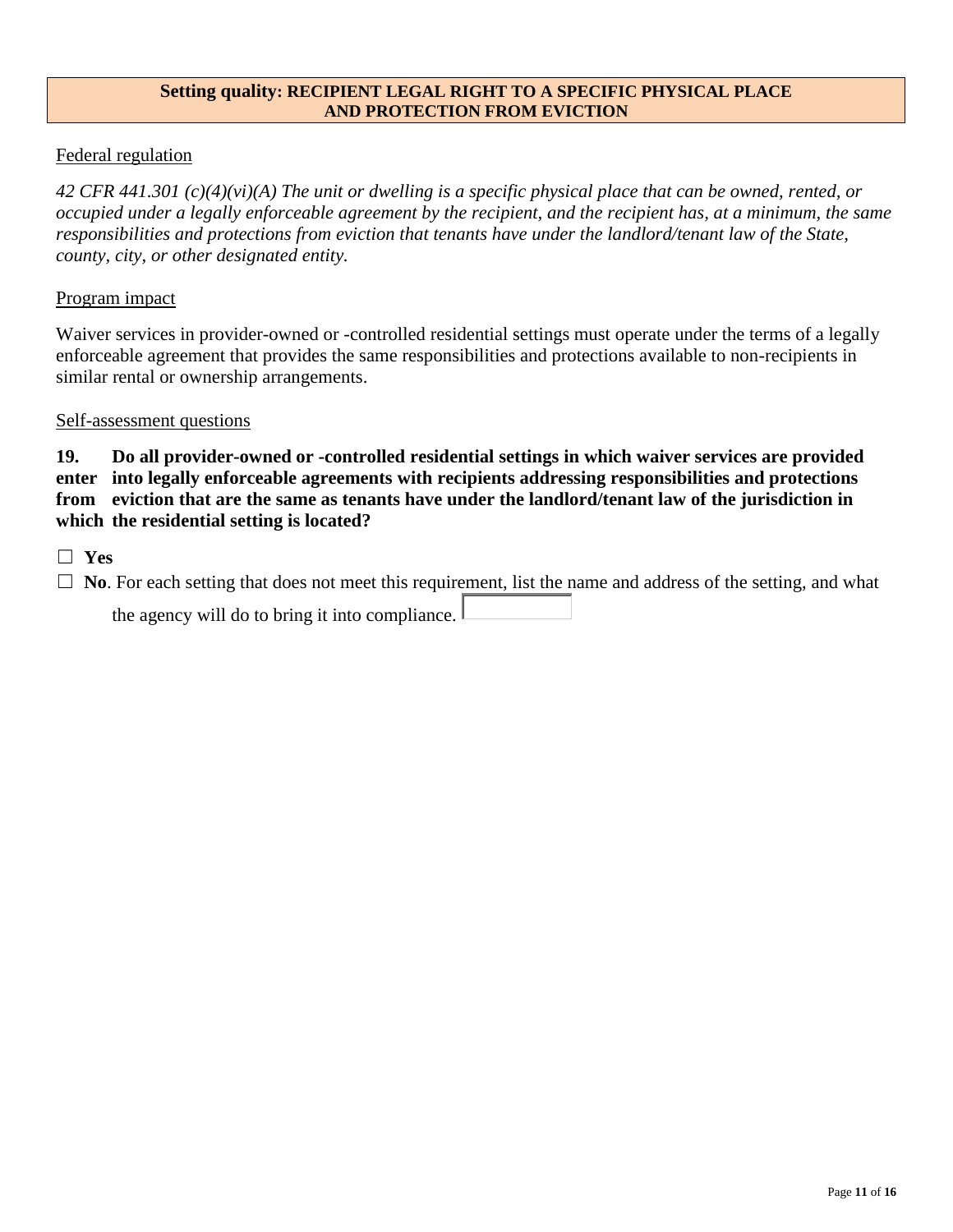#### **Setting quality: RECIPIENT RIGHT TO PRIVACY, INCLUDING LOCKABLE DOORS AND CHOICE OF ROOMMATE**

## Federal regulation

*42 CFR 441.301 (c)(4)(vi)(B) Each recipient must have privacy in his/her sleeping or living unit in settings where waiver services are provided.*

*(1) Units must have entrance doors lockable by the recipient with only appropriate staff having keys to the doors.*

*(2) Recipients sharing units must have a choice of roommates in the setting.*

*(3) Recipients must have freedom to furnish and decorate their units within the lease or other agreement.*

### Program impact

Waiver services may be provided only in settings that make privacy in sleeping or living units available for recipients.

### Self-assessment questions

# **20. In all provider-owned or -controlled residential settings in which waiver services are provided, are the entrance doors to the sleeping or living units lockable by the recipients who reside in those units?**

- ☐ **Yes**
- $\Box$  **No**. For each setting that does not meet this requirement, list the name and address of the setting, and what

the agency will do to bring it into compliance  $\parallel$ 

# **21. Do all provider-owned or -controlled residential settings in which waiver services are provided limit key availability so that only appropriate staff can enter the sleeping or living units of recipients?**

- ☐ **Yes**
- $\Box$  **No**. For each setting that does not meet this requirement, list the name and address of the setting, and what

the agency will do to bring it into compliance

# **22. Do all provider-owned or -controlled residential settings in which waiver services are provided ensure that recipients have a choice of roommates if sleeping or living units are shared?**

- ☐ **Yes**
- $\Box$  **No**. For each setting that does not meet this requirement, list the name and address of the setting, and what the agency will do to bring it into compliance

# **23. Do all provider-owned or -controlled residential settings in which waiver services are provided have a lease or other rental agreement that addresses how recipients may furnish and decorate their units?**

- ☐ **Yes**
- $\Box$  **No**. For each setting that does not meet this requirement, list the name and address of the setting, and what the agency will do to bring it into compliance.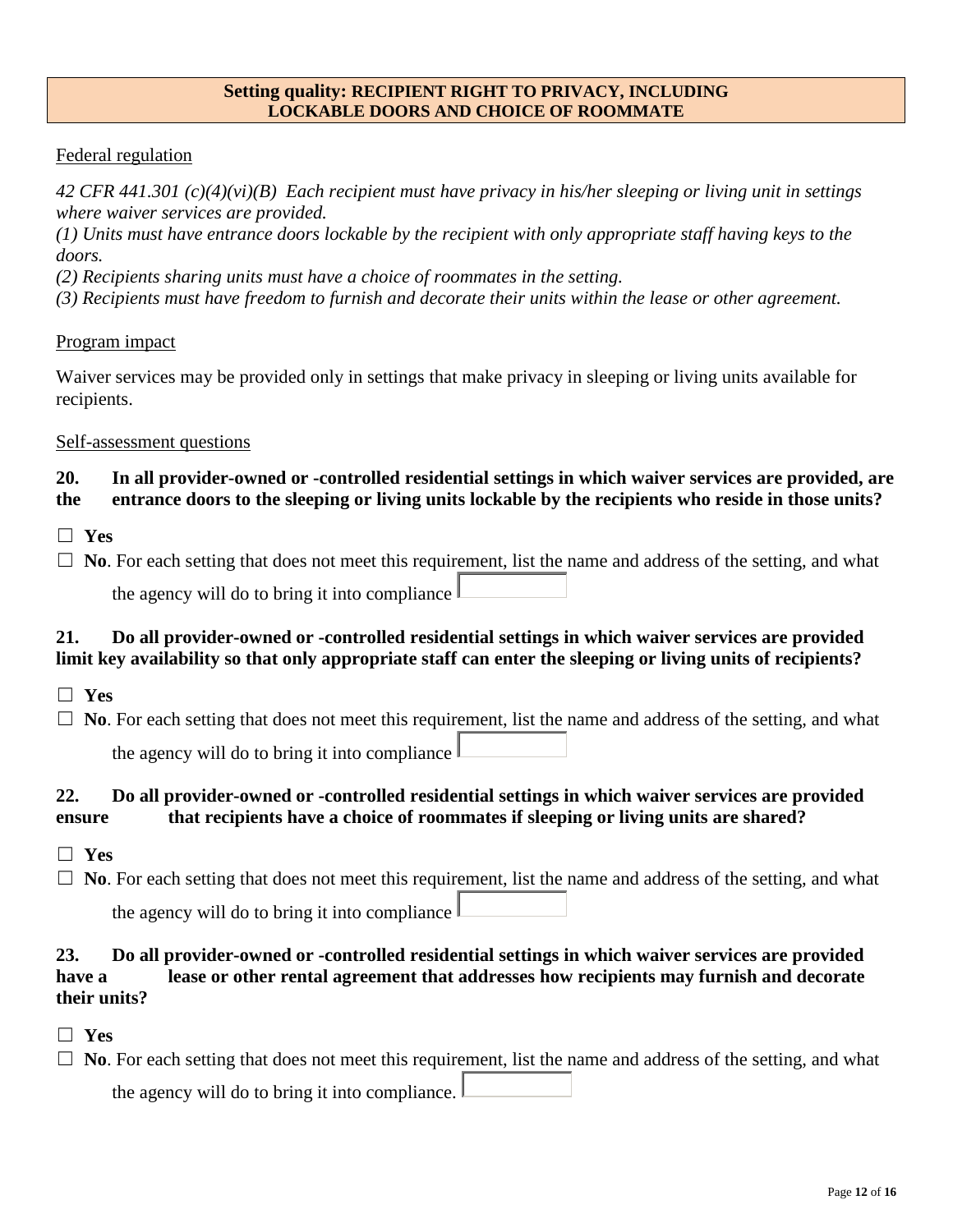### **Setting quality: RECIPIENT CONTROL OF SCHEDULES AND ACTIVITIES, AND ACCESS TO FOOD**

## Federal regulation

*42 CFR 441.301 (c)(4)(vi)(C) Recipients must have the freedom and support to control their own schedules and activities, and to have access to food at all times in settings where waiver services are provided.*

#### Program impact

Waiver services may be provided only in settings that support recipient control of their own schedules and activities, and make food available to recipients at all times.

#### Self-assessment questions

# **24. Do all provider-owned or -controlled residential settings in which waiver services are provided extend to recipients the freedom to control their own schedules and activities, and provide the support to enable them to do so?**

☐ **Yes**

☐ **No**. For each setting that does not meet this requirement, list the name and address of the setting, and what the agency will do to bring it into compliance

# **25. Do all provider-owned or -controlled residential settings in which waiver services are provided make food available to recipients at all times?**

*CMS Guidance If a recipient misses a regularly scheduled meal, the nutritional equivalent must be made available at a time convenient to the recipient. Provision must be made for access to safe storage and heating of food, e.g., microwave and refrigerator, either in the recipient's sleeping area or a common area accessible to the recipient. The recipient must have access to snacks at any time the recipient chooses. Exceptions to this requirement may be made if justified in accordance with 42 CFR 441.301 (c)(4)(vi)(F).*

## ☐ **Yes**

□ **No**. For each setting that does not meet this requirement, list the name and address of the setting, and what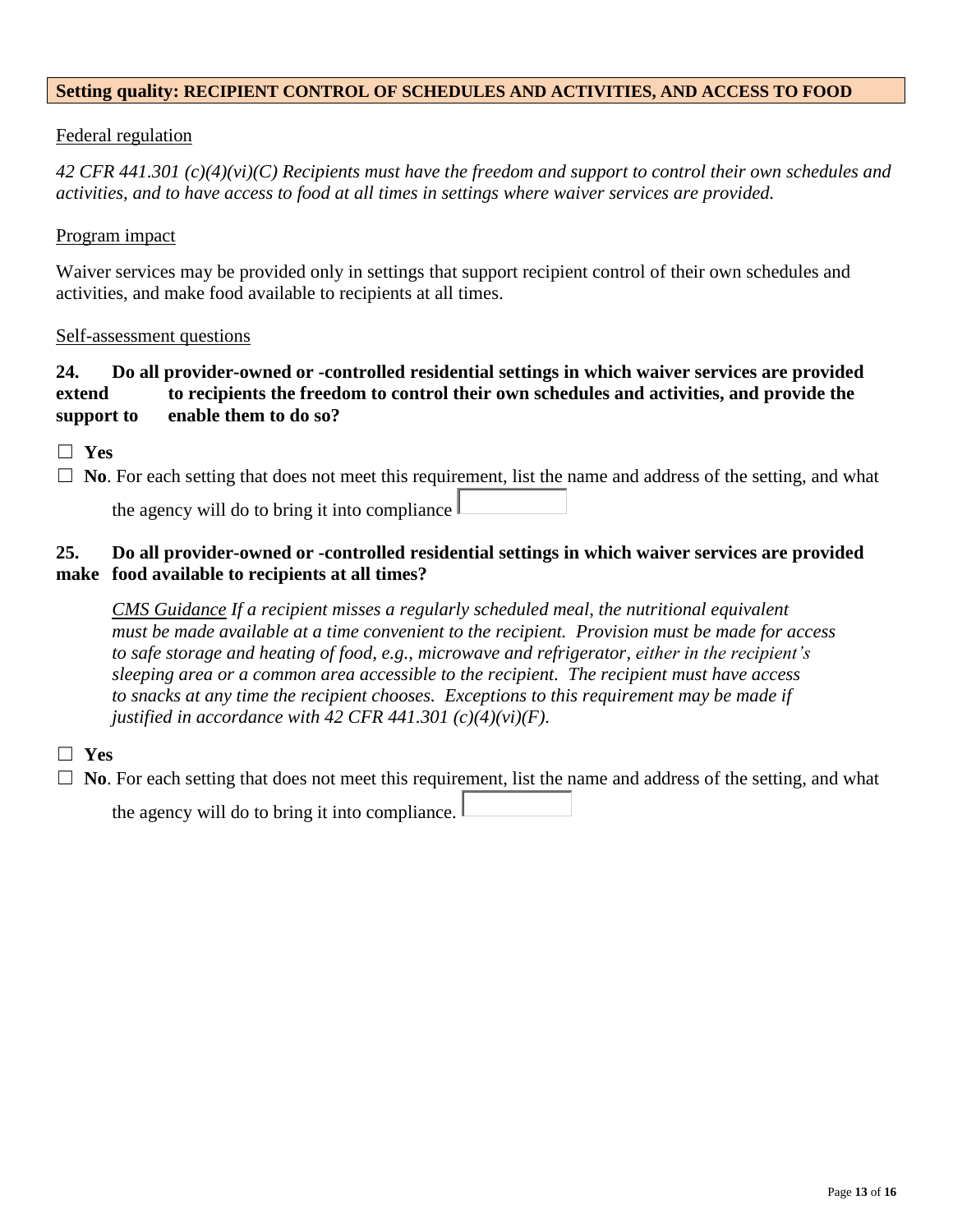## **Setting quality: RECIPIENT RIGHT TO HAVE VISITORS AT ANY TIME**

### Federal regulation

*42 CFR 441.301 (c)(4)(vi)(D) Recipients must be able to have visitors of their choosing at any time in settings where waiver services are provided.*

#### Program impact

Waiver services may be provided only in settings that allow recipients to have visitors at any time.

#### Self-assessment questions

## **26. Do all provider-owned or -controlled residential settings in which waiver services are provided allow recipients to have visitors of their choosing at any time?**

☐ **Yes**

□ **No**. For each setting that does not meet this requirement, list the name and address of the setting, and what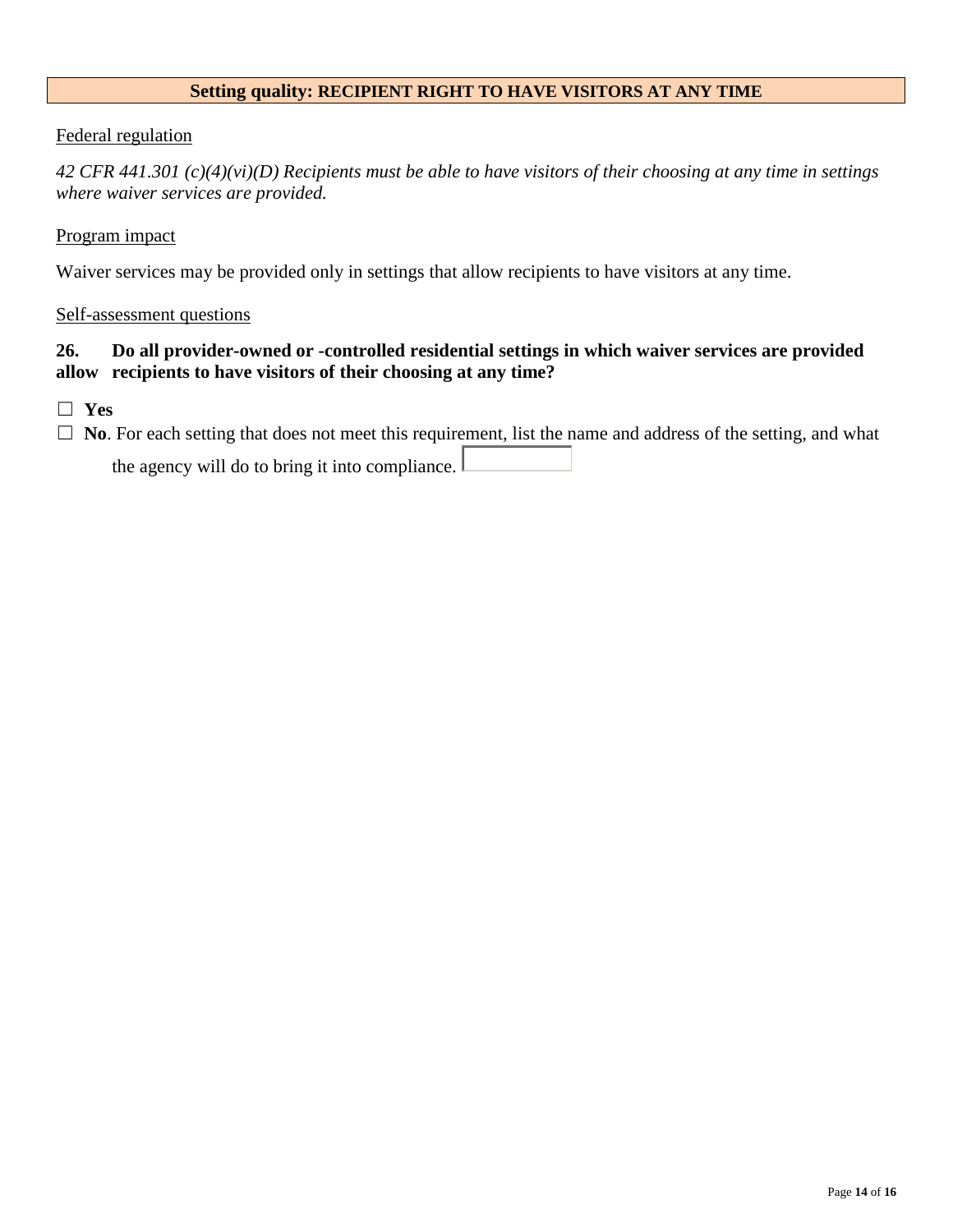## **Setting quality: PHYSICAL ACCESSIBILITY FOR RECIPIENT**

#### Federal regulation

*42 CFR 441.301 (c)(4)(vi)(E) The settings where waiver services are provided must be physically accessible for the recipient.*

#### Program impact

Waiver services may be provided only in settings that physically accessible for the recipient.

#### Self-assessment questions

## **27. Do all provider-owned or -controlled residential settings in which waiver services are provided ensure that the settings are physically accessible for the recipient?**

☐ **Yes**

□ **No**. For each setting that does not meet this requirement, list the name and address of the setting, and what